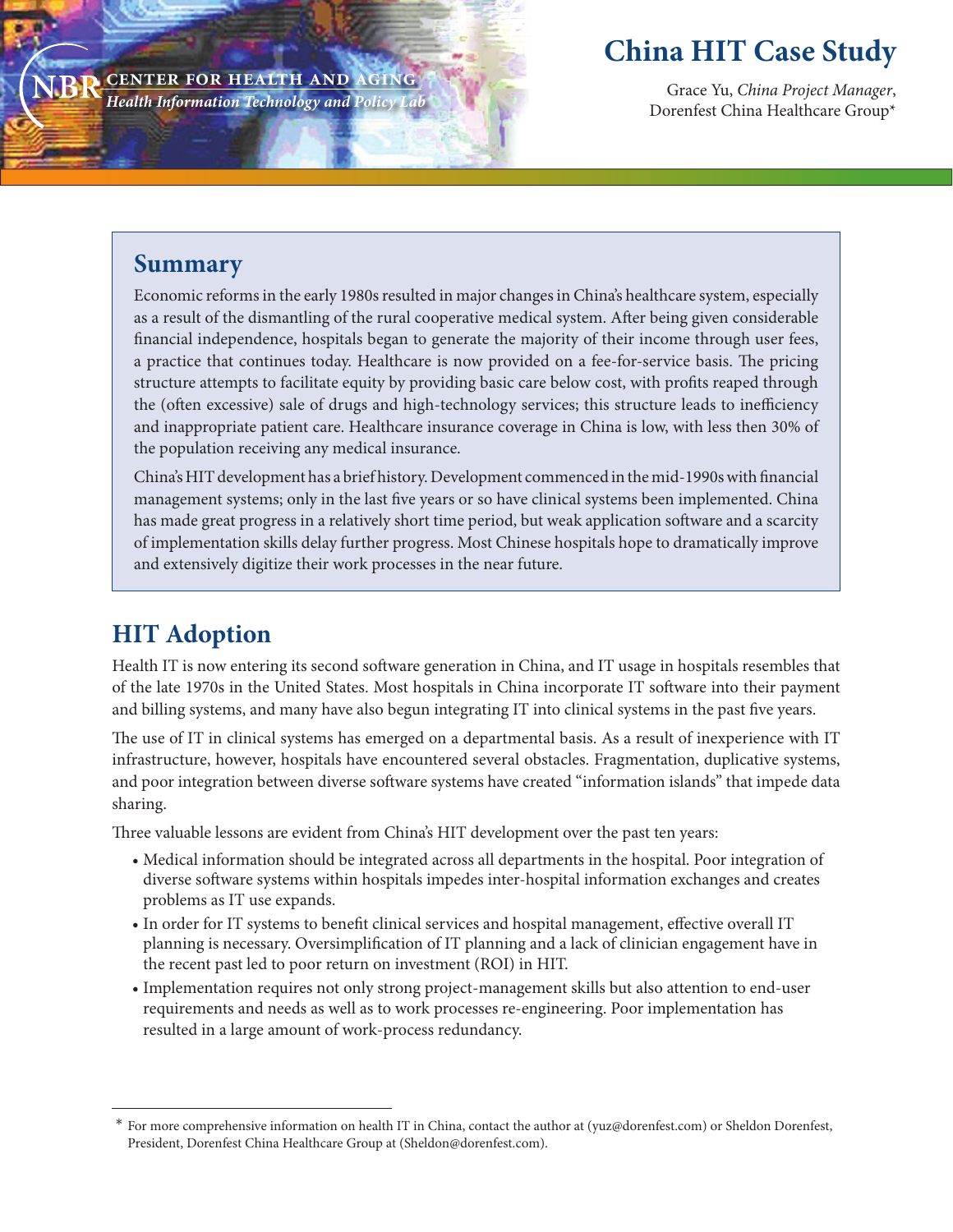### **Government Policy**

### **Who Drives HIT?**

### **Who Pays For HIT?**

### **Challenges**

|         | <b>Government Policy</b>                                                                                                                                                                                                                                                                                                                                                                                                                                                             |  |  |
|---------|--------------------------------------------------------------------------------------------------------------------------------------------------------------------------------------------------------------------------------------------------------------------------------------------------------------------------------------------------------------------------------------------------------------------------------------------------------------------------------------|--|--|
| ECONOMY | The Chinese government adopted an "informatization" approach in the 1990s, promoting<br>IT development in all major industries, including the health sector, with one goal being to<br>bridge the information divide. HIT policy began in 1995 with the "Golden Health Project<br>which sought to create the foundation for electronically linking health administration<br>departments and hospitals as well as medical education and research institutes.                          |  |  |
|         | Government efforts in the 21st century increasingly focus on health IT. For example<br>the 2003-2010 Ministry of Health Guidelines for HIT Development in China call fo<br>the introduction of EHRs and regional health information networks to be implemented<br>throughout the country. Many hospitals are considering system-wide upgrades, and large<br>budgets are more readily available for these kinds of investments.                                                       |  |  |
|         | <b>Who Drives HIT?</b>                                                                                                                                                                                                                                                                                                                                                                                                                                                               |  |  |
|         | The Ministry of Health within the government and independent hospital administrators are<br>the primary drivers of HIT adoption in China. Following the SARS epidemic, the Chines<br>government realized the importance of integrating an effective IT infrastructure into the country<br>health system. Additionally, after a decade of small investments in IT systems hospital leader<br>have become aware that IT can improve work processes and increase management efficiency. |  |  |
|         | Many other associations involved in HIT thrive in China, including the National Medica<br>Information Education (NMIE) organization, Association of Chinese Health Informatics<br>Chinese Health Information Association, and Chinese Hospital Information Managemen<br>Association (CHIMA). CHIMA is a branch of the Chinese Hospital Association, a non<br>profit national industry and academic association focused on Health IT (similar to th<br>AMIA in the United States).    |  |  |
|         | <b>Who Pays For HIT?</b>                                                                                                                                                                                                                                                                                                                                                                                                                                                             |  |  |
|         | Provincial and local governments in China are the primary funders for regional health<br>information networks and HIT in public hospitals. The national government facilitate<br>investigation of standards and IT infrastructure development. Hospitals invest their own<br>funds into clinical and institutional HIT systems.                                                                                                                                                      |  |  |
|         | China currently spends a little over 0.7% (\$700 million) of its national health budget on HIT<br>Of these funds: 70% goes toward hardware, 20% toward software, and 10% toward services.                                                                                                                                                                                                                                                                                            |  |  |
|         | <b>Challenges</b>                                                                                                                                                                                                                                                                                                                                                                                                                                                                    |  |  |
|         | Chinese hospital application software currently has limited<br>Chinese software in its<br>capabilities, and Chinese software vendors are not as experienced<br>in healthcare applications as foreign vendors. Proven products for<br>infancy<br>clinical information systems do not yet exist.                                                                                                                                                                                       |  |  |
|         | Lack of skilled HIT<br>Skilled workers with IT and healthcare and hospital management<br>knowledge are lacking in China.<br>professionals                                                                                                                                                                                                                                                                                                                                            |  |  |
|         | Strong change-management expertise is missing in China. The great<br>challenge facing many Chinese hospitals is that they have limited<br>Lack of strong change<br>experience to manage the changes after implementing major IT<br>management expertise<br>systems. Thus, many hospital leaders are hesitant to increase IT<br>investment.                                                                                                                                           |  |  |
|         | THE NATIONAL BUREAU OF ASIAN RESEARCH                                                                                                                                                                                                                                                                                                                                                                                                                                                |  |  |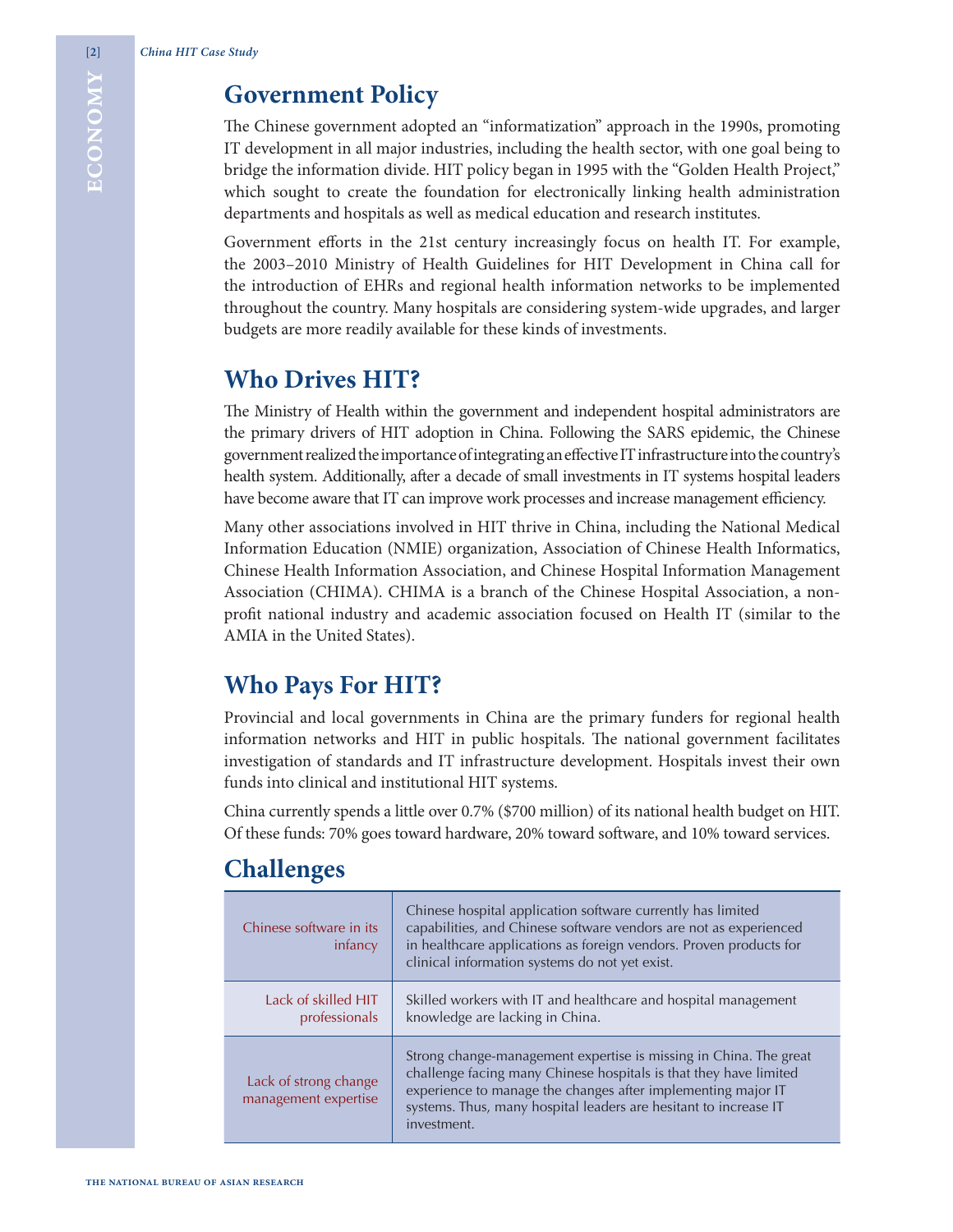# **Current Exemplars**

| <b>Current Exemplars</b>                                                    |                                                                                                                                                                                                                                                                                                                                                                                                                                                                                                                                                |                                       |
|-----------------------------------------------------------------------------|------------------------------------------------------------------------------------------------------------------------------------------------------------------------------------------------------------------------------------------------------------------------------------------------------------------------------------------------------------------------------------------------------------------------------------------------------------------------------------------------------------------------------------------------|---------------------------------------|
| Shenzhen Regional<br><b>Health Information</b><br>Network (RHIN)            | The Chinese government established as a national goal the<br>implementation of a series of RHINs supported by digital hospitals<br>throughout the country by 2010. The Ministry of Health selected the<br>city of Shenzhen as a pilot site for the development of these RHINs.                                                                                                                                                                                                                                                                 | Z<br>0<br>Ō<br>$\bar{\mathbf{u}}$     |
| Chinese CDC<br>surveillance system                                          | Responding to a request by the Ministry of Health in 2003, the<br>Chinese CDC created a national web-based surveillance system<br>for 37 communicable diseases to receive direct reporting from the<br>majority of hospitals at the county level and above and from more<br>than half of hospitals and clinics at the township level.                                                                                                                                                                                                          |                                       |
| Lack of strong change<br>management expertise                               | Shenzhen will support this RHIN by digitizing all of its hospitals,<br>thus creating more efficient work processes and better management<br>systems to improve healthcare delivery. The Ministry of Health hopes<br>that the Shenzhen RHIN will become a model of what can be done<br>in China.                                                                                                                                                                                                                                                |                                       |
| <b>Future Direction</b>                                                     |                                                                                                                                                                                                                                                                                                                                                                                                                                                                                                                                                |                                       |
| development in China includes the following:<br>· electronic health records | Spending on healthcare in China will grow dramatically over the next five years, potentially<br>rising to 7% of GDP. HIT spending in China will likely grow even faster, with China's<br>national goal to create EHR and regional health information networks throughout China.<br>Major IT upgrades are now being considered in many hospitals. The focus of future HIT<br>• regional health information networks to share electronic health data<br>• better integration of diverse systems within individual hospitals, including agreement |                                       |
|                                                                             | upon standards to support IT progress, and better management of change so that the<br>new IT systems will make Chinese hospitals operate more efficiently                                                                                                                                                                                                                                                                                                                                                                                      |                                       |
|                                                                             | In order to accomplish these objectives over the next several years, hospitals will involve<br>outside experts for IT planning and implementation of the new systems. To support the<br>HIT goals of China, better software will emerge from both Chinese software companies and<br>Western software companies that will produce China versions of their software.                                                                                                                                                                             |                                       |
| <b>Healthcare Landscape</b>                                                 |                                                                                                                                                                                                                                                                                                                                                                                                                                                                                                                                                |                                       |
| Expenditure                                                                 | China spent \$97 billion, or 5.6% of its GDP, on healthcare in 2004. As previously stated,<br>public spending on healthcare remains low; public spending in 2004 accounted for only<br>17% of total healthcare expenditure while out-of-pocket expenses reached 53.6%. <sup>1</sup>                                                                                                                                                                                                                                                            |                                       |
| Coverage<br>no coverage at all.                                             | About 130 million people are covered under the National Social Insurance Program for<br>Urban Employees, a program established in 2005. Another 50 million people are covered<br>through government insurance. Yet less than 30% of the China's population has medical<br>insurance. Indeed, over 40% of the urban population and 57% of people in rural areas have                                                                                                                                                                            |                                       |
| <sup>1</sup> China Healthcare Statistic Yearbook 2006.                      |                                                                                                                                                                                                                                                                                                                                                                                                                                                                                                                                                |                                       |
|                                                                             |                                                                                                                                                                                                                                                                                                                                                                                                                                                                                                                                                | THE NATIONAL BUREAU OF ASIAN RESEARCH |

### **Future Direction**

- electronic health records
- regional health information networks to share electronic health data
- better integration of diverse systems within individual hospitals, including agreement upon standards to support IT progress, and better management of change so that the new IT systems will make Chinese hospitals operate more efficiently

## **Healthcare Landscape**

### *Expenditure*

### *Coverage*

<sup>&</sup>lt;sup>1</sup> China Healthcare Statistic Yearbook 2006.